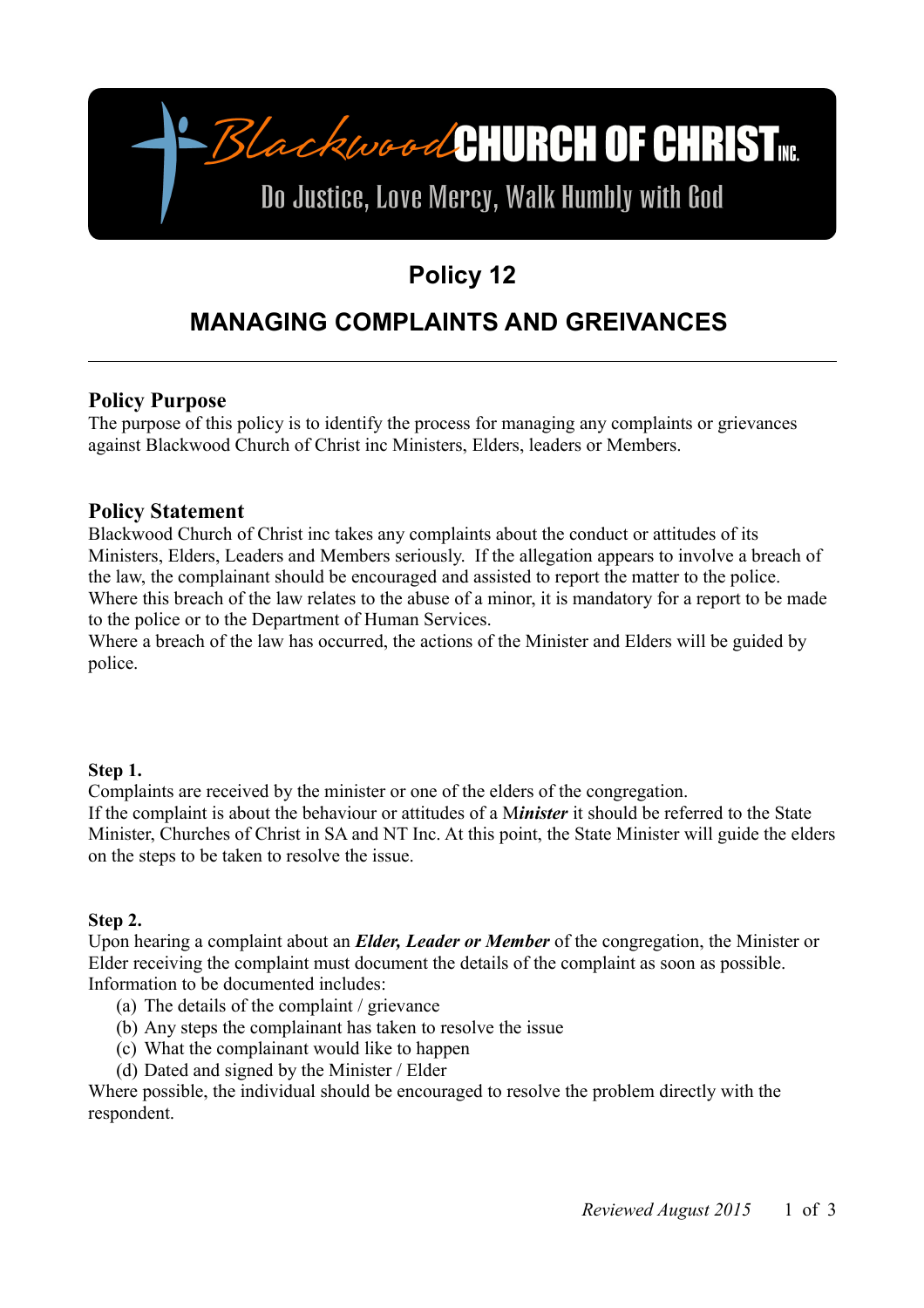#### **Step 3.**

Upon receipt of a complaint the Minister and/or Elders should form a Pastoral Intervention Team (PIT) comprising a Minister of the congregation, an Elder from the congregation and a helping professional from beyond the congregation.

#### **Step 4.**

The PIT should meet with the complainant as soon as possible or within 5 days to hear their story, offer pastoral support and guidance and determine whether the complaint warrants further investigation.

The outcome of this meeting must be reported to the Elders and Minister.

#### **Step 5.**

The PIT may recommend to the Elders the standing down of the respondent from positions of leadership during the course of the investigation.

#### **Step 6.**

If no further investigation is deemed warranted, the PIT should ensure adequate and independent pastoral support is offered to the complainant and the respondent, including access to professional counselling. The complainant should also be informed of their right to appeal the decision not to investigate the matter.

A report of the complaint and the process followed is to then be reported to the Elders and Minister at the next elders meeting.

### **Step 7.**

If further investigation is warranted, the PIT should conduct such investigations as promptly as possible. Upon reaching a conclusion, the PIT will determine an appropriate course of action to bring a resolution to the matter. Such action may include, but ought not be limited to:

- Mediation (upon agreement of the complainant and the respondent)
- Dismissal of complaint with no action taken;
- A warning to the respondent;
- A written or verbal apology to the complainant;
- A written or verbal apology to the respondent if wrongly accused;
- A public apology to the complainant or the respondent;
- An explanation and/or apology to the congregation;
- A requirement that the respondent receive counselling as determined by the PIT;
- The resignation or dismissal of the respondent from positions of leadership.

Prior to communicating the recommended course of action to all parties, the elders and minster are to be informed.

#### **Step 8.**

In the course of its investigations, the PIT may make reference to the Ministry Work Group of Churches of Christ in SA & NT for assistance in determining appropriate process, response, resolution and mediation.